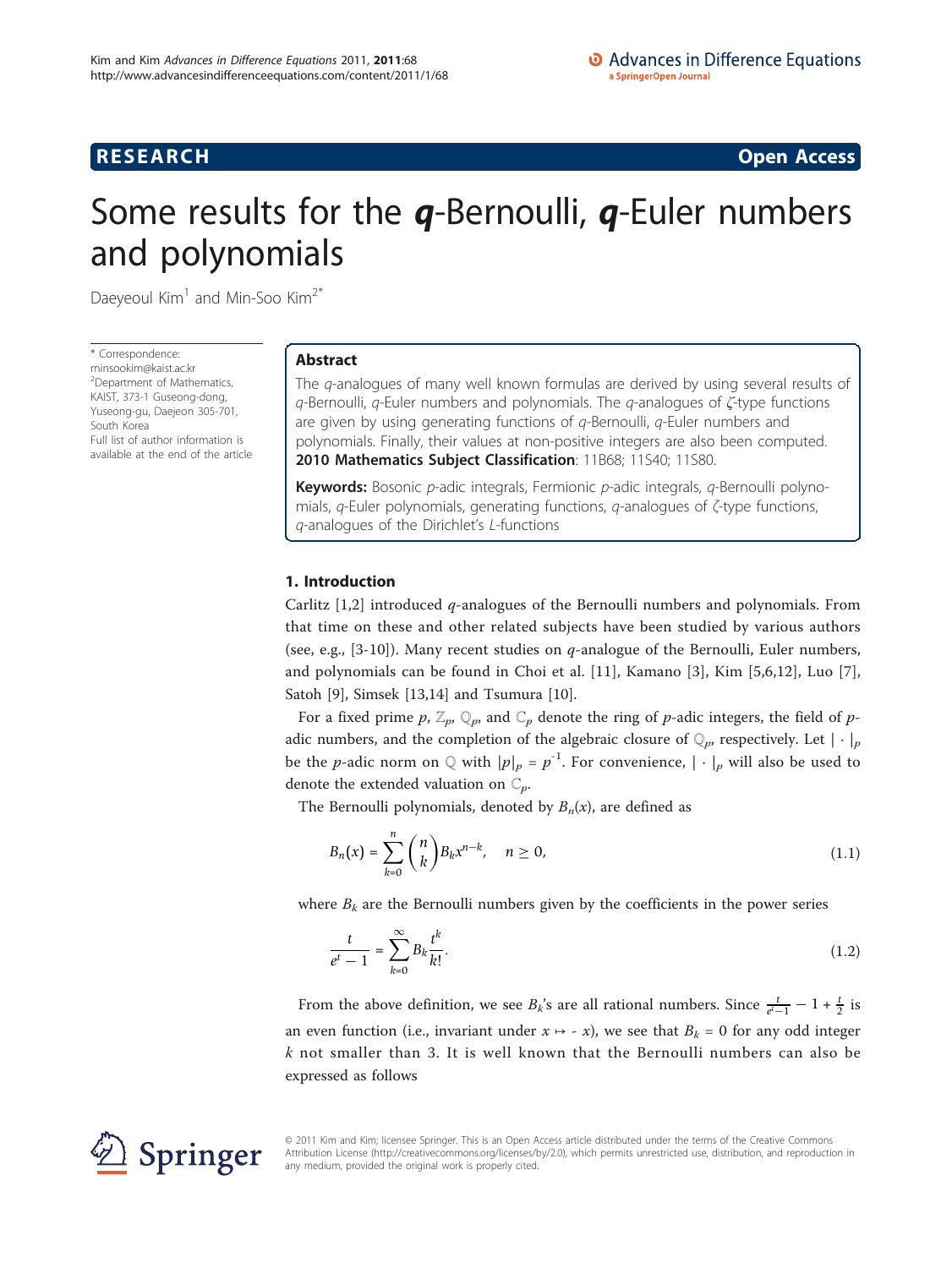$$
B_k = \lim_{N \to \infty} \frac{1}{p^N} \sum_{a=0}^{p^N - 1} a^k
$$
 (1.3)

(see [[15,16\]](#page-14-0)). Notice that, from the definition  $B_k \in \mathbb{Q}$ , and these integrals are independent of the prime  $p$  which used to compute them. The examples of  $(1.3)$  are:

$$
\lim_{N \to \infty} \frac{1}{p^N} \sum_{a=0}^{p^N - 1} a = \lim_{N \to \infty} \frac{1}{p^N} \frac{p^N (p^N - 1)}{2} = -\frac{1}{2} = B_1,
$$
\n
$$
\lim_{N \to \infty} \frac{1}{p^N} \sum_{a=0}^{p^N - 1} a^2 = \lim_{N \to \infty} \frac{1}{p^N} \frac{p^N (p^N - 1)(2p^N - 1)}{6} = \frac{1}{6} = B_2.
$$
\n(1.4)

Euler numbers  $E_k$ ,  $k \ge 0$  are integers given by (cf. [\[17-19](#page-14-0)])

$$
E_0 = 1, \quad E_k = -\sum_{\substack{i=0 \ 2|k-i}}^{k-1} {k \choose i} E_i \text{ for } k = 1, 2, \dots
$$
 (1.5)

The Euler polynomial  $E_k(x)$  is defined by (see [[[20\]](#page-14-0), p. 25]):

$$
E_k(x) = \sum_{i=0}^k {k \choose i} \frac{E_i}{2^i} \left(x - \frac{1}{2}\right)^{k-i},
$$
\n(1.6)

which holds for all nonnegative integers  $k$  and all real  $x$ , and which was obtained by Raabe [\[21\]](#page-14-0) in 1851. Setting  $x = 1/2$  and normalizing by  $2^k$  gives the Euler numbers

$$
E_k = 2^k E_k \left(\frac{1}{2}\right),\tag{1.7}
$$

where  $E_0 = 1$ ,  $E_2 = -1$ ,  $E_4 = 5$ ,  $E_6 = -61$ ,.... Therefore,  $E_k \neq E_k(0)$ , in fact ([[[19\]](#page-14-0), p. 374  $(2.1)$ ]

$$
E_k(0) = \frac{2}{k+1} \left(1 - 2^{k+1}\right) B_{k+1},\tag{1.8}
$$

where  $B_k$  are Bernoulli numbers. The Euler numbers and polynomials (so-named by Scherk in 1825) appear in Euler's famous book, Institutiones Calculi Differentialis (1755, pp. 487-491 and p. 522).

In this article, we derive  $q$ -analogues of many well known formulas by using several results of  $q$ -Bernoulli,  $q$ -Euler numbers, and polynomials. By using generating functions of  $q$ -Bernoulli,  $q$ -Euler numbers, and polynomials, we also present the  $q$ -analogues of ζ-type functions. Finally, we compute their values at non-positive integers.

This article is organized as follows.

In Section 2, we recall definitions and some properties for the  $q$ -Bernoulli, Euler numbers, and polynomials related to the bosonic and the fermionic  $p$ -adic integral on  $\mathbb{Z}_p$ .

In Section 3, we obtain the generating functions of the  $q$ -Bernoulli,  $q$ -Euler numbers, and polynomials. We shall provide some basic formulas for the  $q$ -Bernoulli and  $q$ -Euler polynomials which will be used to prove the main results of this article.

In Section 4, we construct the q-analogue of the Riemann's  $\zeta$ -functions, the Hurwitz ζ-functions, and the Dirichlet's L-functions. We prove that the value of their functions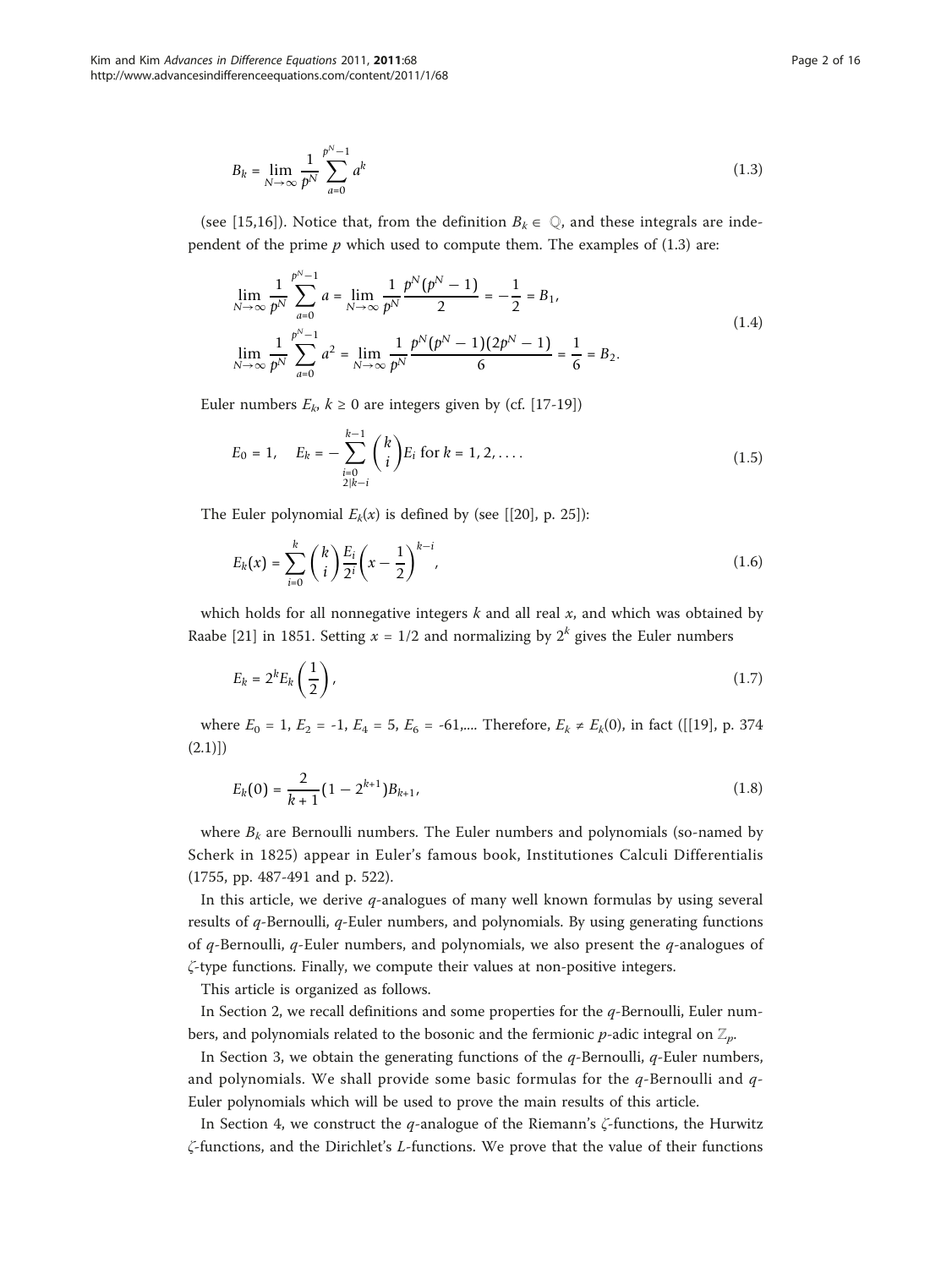at non-positive integers can be represented by the  $q$ -Bernoulli,  $q$ -Euler numbers, and polynomials.

# 2. q-Bernoulli, q-Euler numbers and polynomials related to the Bosonic and the Fermionic p-adic integral on  $\mathbb{Z}_p$

In this section, we provide some basic formulas for  $p$ -adic  $q$ -Bernoulli,  $p$ -adic  $q$ -Euler numbers and polynomials which will be used to prove the main results of this article.

Let  $U D(\mathbb{Z}_p, \mathbb{C}_p)$  denote the space of all uniformly (or strictly) differentiable  $\mathbb{C}_p$ -valued functions on  $\mathbb{Z}_p$ . The p-adic q-integral of a function  $f \in UD(\mathbb{Z}_p)$  on  $\mathbb{Z}_p$  is defined by

$$
I_q(f) = \lim_{N \to \infty} \frac{1}{[p^N]_q} \sum_{a=0}^{p^N-1} f(a)q^a = \int_{\mathbb{Z}_p} f(z) d\mu_q(z), \tag{2.1}
$$

where  $[x]_q = (1 - q^x)/(1 - q)$ , and the limit taken in the *p*-adic sense. Note that

$$
\lim_{q \to 1} [x]_q = x \tag{2.2}
$$

for  $x \in \mathbb{Z}_p$ , where q tends to 1 in the region  $0 < |q - 1|_p < 1$  (cf. [\[22,5,12](#page-14-0)]). The bosonic *p*-adic integral on  $\mathbb{Z}_p$  is considered as the limit  $q \to 1$ , i.e.,

$$
I_1(f) = \lim_{N \to \infty} \frac{1}{p^N} \sum_{a=0}^{p^N - 1} f(a) = \int_{\mathbb{Z}_p} f(z) d\mu_1(z).
$$
 (2.3)

From (2.1), we have the fermionic *p*-adic integral on  $\mathbb{Z}_p$  as follows:

$$
I_{-1}(f) = \lim_{q \to -1} I_q(f) = \lim_{N \to \infty} \sum_{a=0}^{p^N - 1} f(a)(-1)^a = \int_{\mathbb{Z}_p} f(z) d\mu_{-1}(z).
$$
 (2.4)

In particular, setting  $f(z) = [z]_q^k$  in (2.3) and  $f(z) = [z + \frac{1}{2}]_q^k$  in (2.4), respectively, we get the following formulas for the  $p$ -adic  $q$ -Bernoulli and  $p$ -adic  $q$ -Euler numbers, respectively, if  $q \in \mathbb{C}_p$  with  $0 < |q - 1|_p < 1$  as follows

$$
B_k(q) = \int_{\mathbb{Z}_p} [z]_q^k d\mu_1(z) = \lim_{N \to \infty} \frac{1}{p^N} \sum_{a=0}^{p^N - 1} [a]_{q'}^k
$$
 (2.5)

$$
E_k(q) = 2^k \int_{\mathbb{Z}_p} \left[ z + \frac{1}{2} \right]_q^k d\mu_{-1}(z) = 2^k \lim_{N \to \infty} \sum_{a=0}^{p^N - 1} \left[ a + \frac{1}{2} \right]_q^k (-1)^a.
$$
 (2.6)

*Remark* 2.1. The  $q$ -Bernoulli numbers (2.5) are first defined by Kamano [\[3](#page-14-0)]. In (2.5) and (2.6), take  $q \rightarrow 1$ . Form (2.2), it is easy to that (see [[\[17\]](#page-14-0), Theorem 2.5])

$$
B_k(q) \to B_k = \int_{\mathbb{Z}_p} z^k d\mu_1(z), \quad E_k(q) \to E_k = \int_{\mathbb{Z}_p} (2z+1)^k d\mu_{-1}(z).
$$

For  $|q - 1|_p < 1$  and  $z \in \mathbb{Z}_p$ , we have

$$
q^{iz} = \sum_{n=0}^{\infty} (q^i - 1)^n \binom{z}{n} \quad \text{and} \quad |q^i - 1|_p \le |q - 1|_p < 1,\tag{2.7}
$$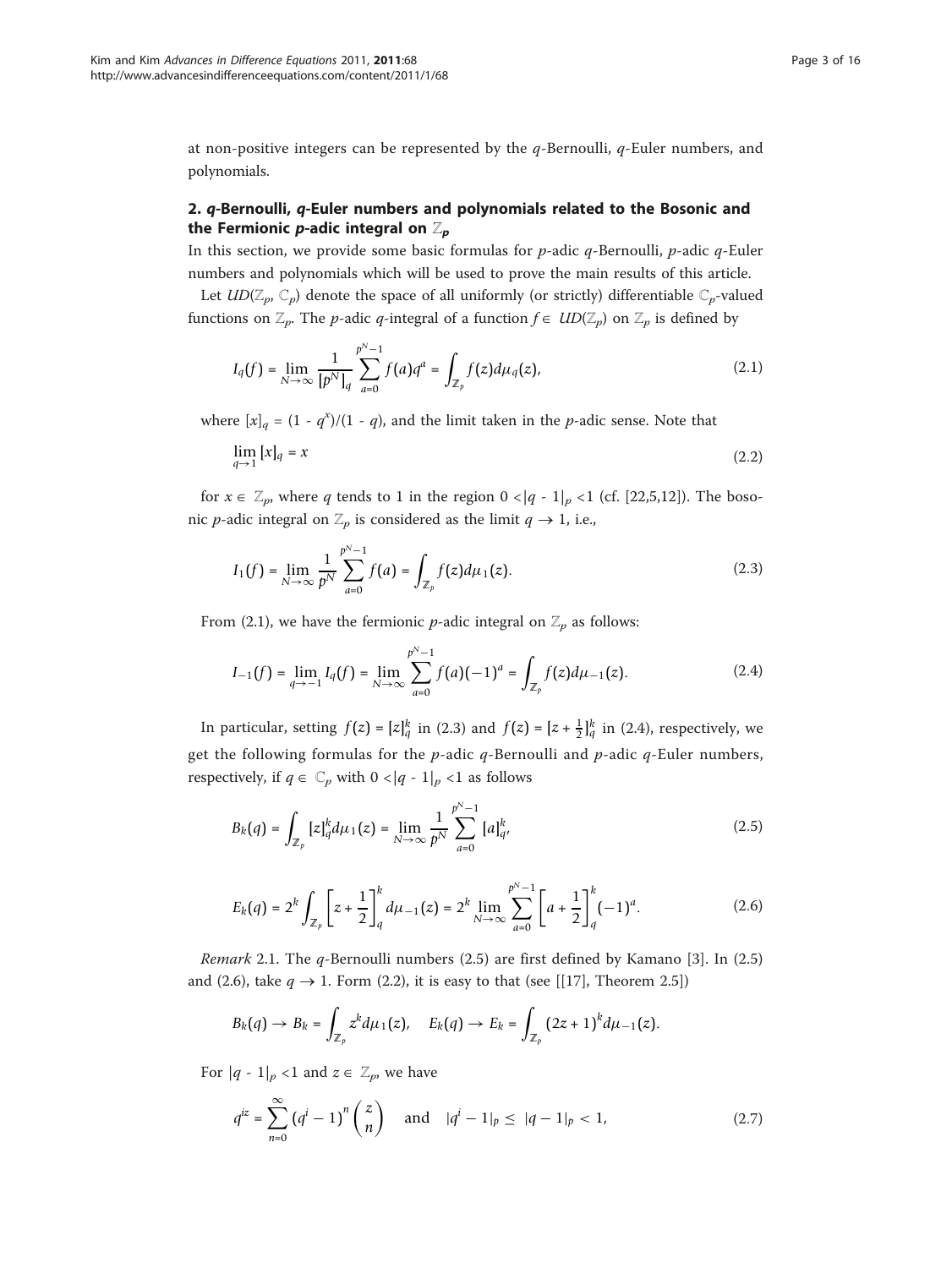where  $i \in \mathbb{Z}$ . We easily see that if  $|q - 1|_p < 1$ , then  $q^x = 1$  for  $x \neq 0$  if and only if q is a root of unity of order  $p^N$  and  $x \in p^N \mathbb{Z}_p$  (see [[16](#page-14-0)]).

By  $(2.3)$  and  $(2.7)$ , we obtain

$$
I_{1}(q^{iz}) = \frac{1}{q^{i} - 1} \lim_{N \to \infty} \frac{(q^{i})^{p^{N}} - 1}{p^{N}}
$$
  
\n
$$
= \frac{1}{q^{i} - 1} \lim_{N \to \infty} \frac{1}{p^{N}} \left\{ \sum_{m=0}^{\infty} {p^{m} \choose m} (q^{i} - 1)^{m} - 1 \right\}
$$
  
\n
$$
= \frac{1}{q^{i} - 1} \lim_{N \to \infty} \frac{1}{p^{N}} \sum_{m=1}^{\infty} {p^{N} \choose m} (q^{i} - 1)^{m}
$$
  
\n
$$
= \frac{1}{q^{i} - 1} \lim_{N \to \infty} \sum_{m=1}^{\infty} \frac{1}{m} {p^{N} - 1 \choose m - 1} (q^{i} - 1)^{m}
$$
  
\n
$$
= \frac{1}{q^{i} - 1} \sum_{m=1}^{\infty} \frac{1}{m} {p \choose m - 1} (q^{i} - 1)^{m}
$$
  
\n
$$
= \frac{1}{q^{i} - 1} \sum_{m=1}^{\infty} (-1)^{m-1} \frac{(q^{i} - 1)^{m}}{m}
$$
  
\n
$$
= \frac{i \log q}{q^{i} - 1}
$$
  
\n(2.8)

since the series log  $\log(1 + x) = \sum_{m=1}^{\infty} (-1)^{m-1} x^m/m$  converges at  $|x|_p < 1$ . Similarly, by (2.4), we obtain (see [[\[4](#page-14-0)], p. 4, (2.10)])

$$
I_{-1}(q^{iz}) = \lim_{N \to \infty} \sum_{a=0}^{p^N - 1} (q^i)^a (-1)^a = \frac{2}{q^i + 1}.
$$
 (2.9)

From (2.5), (2.6), (2.8) and (2.9), we obtain the following explicit formulas of  $B_k(q)$ and  $E_k(q)$ :

$$
B_k(q) = \frac{\log q}{(1-q)^k} \sum_{i=0}^k {k \choose i} (-1)^i \frac{i}{q^i - 1},
$$
\n(2.10)

$$
E_k(q) = \frac{2^{k+1}}{(1-q)^k} \sum_{i=0}^k {k \choose i} (-1)^i q^{\frac{1}{2}i} \frac{1}{q^i+1},
$$
\n(2.11)

where  $k \ge 0$  and log is the *p*-adic logarithm. Note that in (2.10), the term with  $i = 0$ is understood to be 1/log q (the limiting value of the summand in the limit  $i \rightarrow 0$ ).

We now move on to the p-adic q-Bernoulli and p-adic q-Euler polynomials. The padic q-Bernoulli and p-adic q-Euler polynomials in  $q^x$  are defined by means of the bosonic and the fermionic *p*-adic integral on  $\mathbb{Z}_p$ :

$$
B_k(x,q) = \int_{\mathbb{Z}_p} [x+z]_q^k d\mu_1(z) \text{ and } E_k(x,q) = \int_{\mathbb{Z}_p} [x+z]_q^k d\mu_{-1}(z), \tag{2.12}
$$

where  $q \in \mathbb{C}_p$  with  $0 < |q - 1|_p < 1$  and  $x \in \mathbb{Z}_p$ , respectively. We will rewrite the above equations in a slightly different way. By  $(2.5)$ ,  $(2.6)$ , and  $(2.12)$ , after some elementary calculations, we get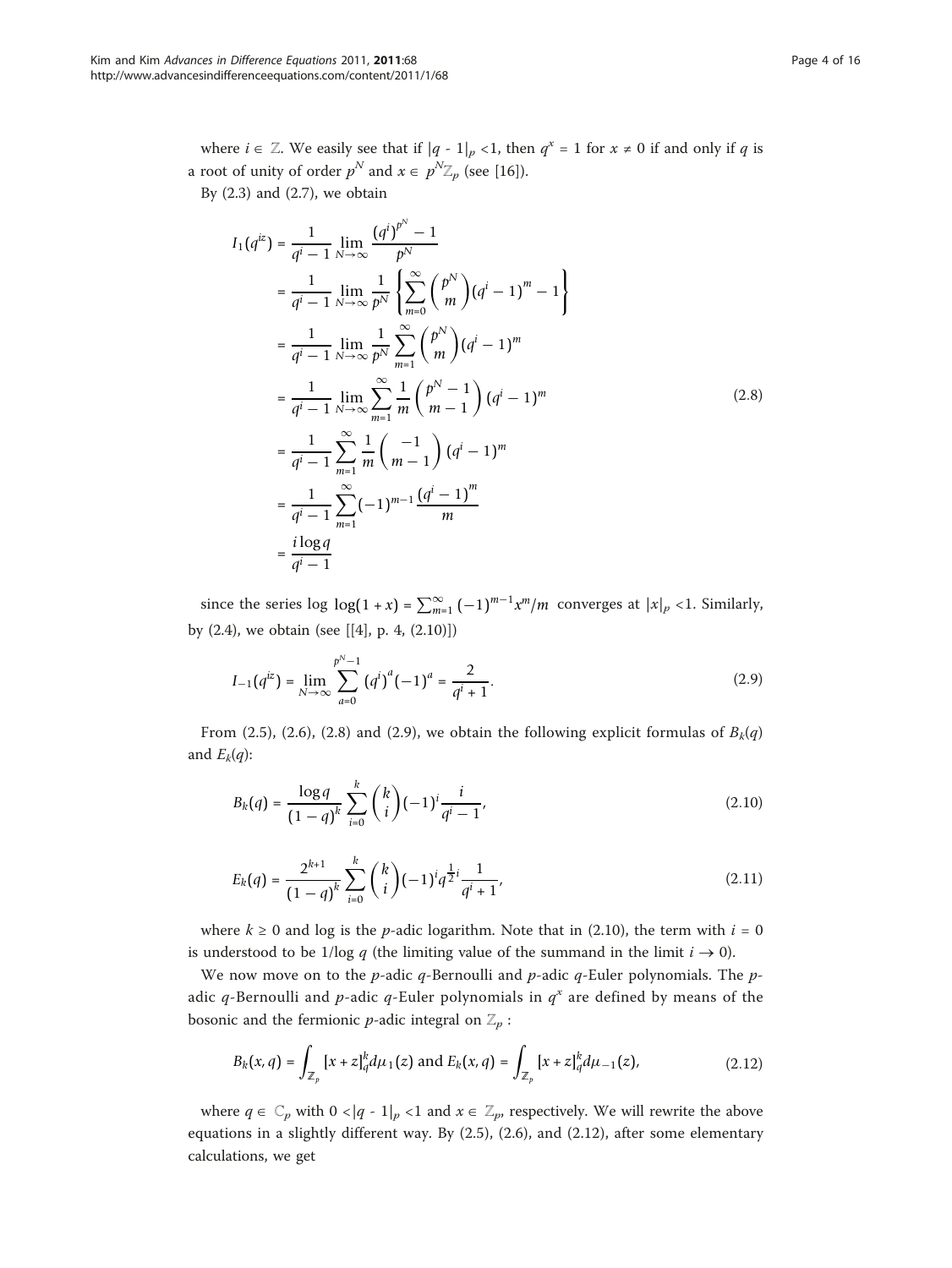$$
B_k(x,q) = \sum_{i=0}^k {k \choose i} [x]_q^{k-i} q^{ix} B_i(q) = (q^x B(q) + [x]_q)^k
$$
 (2.13)

and

$$
E_k(x,q) = \sum_{i=0}^k {k \choose i} \frac{E_i(q)}{2^i} \left[ x - \frac{1}{2} \right]_q^{k-i} q^{i(x-\frac{1}{2})} = \left( \frac{q^{x-\frac{1}{2}}}{2} E(q) + \left[ x - \frac{1}{2} \right]_q \right)^k, \quad (2.14)
$$

where the symbol  $B_k(q)$  and  $E_k(q)$  are interpreted to mean that  $(B(q))^k$  and  $(E(q))^k$ must be replaced by  $B_k(q)$  and  $E_k(q)$  when we expanded the one on the right, respectively, since  $[x + \gamma]_q^k = ([x]_q + q^x[\gamma]_q)^k$  and

$$
[x + z]_q^k = \left[\frac{1}{2}\right]_q^k \left( [2x - 1]_{\frac{1}{q^2}} + q^{x - \frac{1}{2}} \left[\frac{1}{2}\right]_q^{-1} \left[z + \frac{1}{2}\right]_q\right)^k
$$
  
\n
$$
= \left[\frac{1}{2}\right]_q^k \sum_{i=0}^k {k \choose i} [2x - 1]_q^{k-i} q^{(x - \frac{1}{2})i} \left[\frac{1}{2}\right]_q^{-i} \left[z + \frac{1}{2}\right]_q^i
$$
\n(2.15)

(cf. [[4,5](#page-14-0)]). The above formulas can be found in [[7\]](#page-14-0) which are the  $q$ -analogues of the corresponding classical formulas in [[\[17](#page-14-0)], (1.2)] and [\[23\]](#page-14-0), etc. Obviously, put  $x = \frac{1}{2}$  in (2.14). Then

$$
E_k(q) = 2^k E_k\left(\frac{1}{2}, q\right) \neq E_k(0, q) \quad \text{and} \quad \lim_{q \to 1} E_k(q) = E_k,
$$
\n(2.16)

where  $E_k$  are Euler numbers (see (1.5) above). Lemma 2.2 (Addition theorem).

$$
B_k(x + \gamma, q) = \sum_{i=0}^k {k \choose i} q^{iy} B_i(x, q) [\gamma]_q^{k-i} \quad (k \ge 0),
$$
  

$$
E_k(x + \gamma, q) = \sum_{i=0}^k {k \choose i} q^{iy} E_i(x, q) [\gamma]_q^{k-i} \quad (k \ge 0).
$$

*Proof.* Applying the relationship  $[x + \gamma - \frac{1}{2}]_q = [\gamma]_q + q^{\gamma}[x - \frac{1}{2}]_q$  to (2.14) for  $x \alpha x +$  $y$ , we have

$$
E_k(x + \gamma, q) = \left(\frac{q^{x+\gamma - \frac{1}{2}}}{2}E(q) + \left[x + \gamma - \frac{1}{2}\right]_q\right)^k
$$
  

$$
= \left(q^{\gamma}\left(\frac{q^{x-\frac{1}{2}}}{2}E(q) + \left[x - \frac{1}{2}\right]_q\right) + [\gamma]_q\right)^k
$$
  

$$
= \sum_{i=0}^k {k \choose i} q^{i\gamma} \left(\frac{q^{x-\frac{1}{2}}}{2}E(q) + \left[x - \frac{1}{2}\right]_q\right)^i [\gamma]_q^{k-i}
$$
  

$$
= \sum_{i=0}^k {k \choose i} q^{i\gamma} E_i(x, q) [\gamma]_q^{k-i}.
$$

Similarly, the first identity follows.□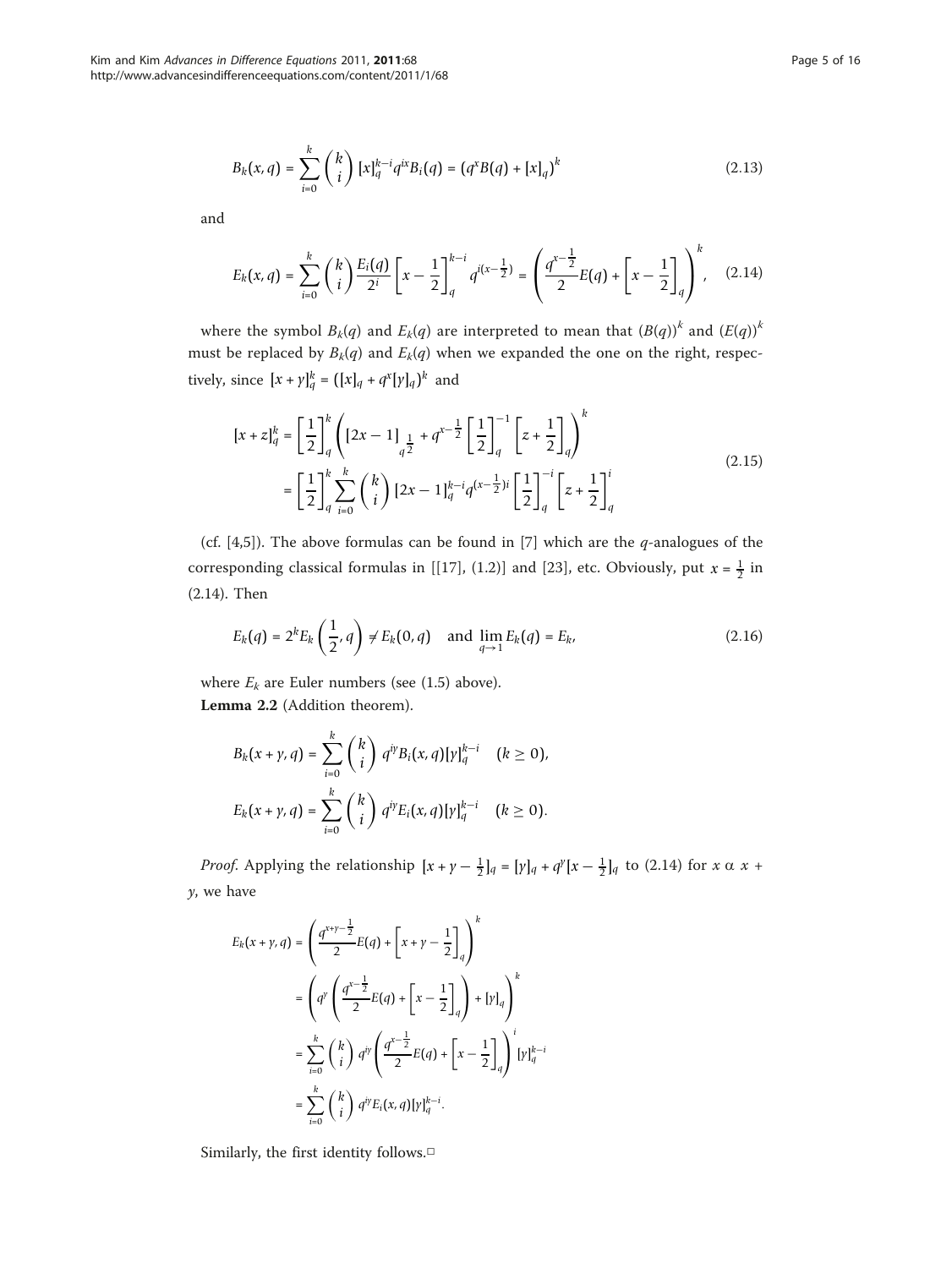Remark 2.3. From (2.12), we obtain the not completely trivial identities

$$
\lim_{q \to 1} B_k(x + \gamma, q) = \sum_{i=0}^k {k \choose i} B_i(x) \gamma^{k-i} = (B(x) + \gamma)^k,
$$
  

$$
\lim_{q \to 1} E_k(x + \gamma, q) = \sum_{i=0}^k {k \choose i} E_i(x) \gamma^{k-i} = (E(x) + \gamma)^k,
$$

where  $q \in \mathbb{C}_p$  tends to 1 in  $|q - 1|_p < 1$ . Here  $B_i(x)$  and  $E_i(x)$  denote the classical Bernoulli and Euler polynomials, see [\[17](#page-14-0),[15\]](#page-14-0) and see also the references cited in each of these earlier works.

Lemma 2.4. Let n be any positive integer. Then

$$
\sum_{i=0}^k \binom{k}{i} q^i [n]_q^i B_i(x, q^n) = [n]_q^k B_k \left(x + \frac{1}{n}, q^n\right),
$$
  

$$
\sum_{i=0}^k \binom{k}{i} q^i [n]_q^i E_i(x, q^n) = [n]_q^k E_k \left(x + \frac{1}{n}, q^n\right).
$$

Proof. Use Lemma 2.2, the proof can be obtained by the similar way to [[[7\]](#page-14-0), Lemma  $2.3$ ]. □

We note here that similar expressions to those of Lemma 2.4 are given by Luo [[\[7](#page-14-0)], Lemma 2.3]. Obviously, Lemma 2.4 are the  $q$ -analogues of

$$
\sum_{i=0}^k {k \choose i} n^i B_i(x) = n^k B_k \left(x + \frac{1}{n}\right), \sum_{i=0}^k {k \choose i} n^i E_i(x) = n^k E_k \left(x + \frac{1}{n}\right),
$$

respectively.

We can now obtain the multiplication formulas by using  $p$ -adic integrals. From (2.3), we see that

$$
B_k(nx,q) = \int_{\mathbb{Z}_p} [nx + z]_q^k d\mu_1(z)
$$
  
\n
$$
= \lim_{N \to \infty} \frac{1}{np^N} \sum_{a=0}^{np^N - 1} [nx + a]_q^k
$$
  
\n
$$
= \frac{1}{n} \lim_{N \to \infty} \frac{1}{p^N} \sum_{i=0}^{n-1} \sum_{a=0}^{p^N - 1} [nx + na + i]_q^k
$$
  
\n
$$
= \frac{[n]_q^k}{n} \sum_{i=0}^{n-1} \int_{\mathbb{Z}_p} \left[ x + \frac{i}{n} + z \right]_{q^n}^k d\mu_1(z)
$$
 (2.17)

is equivalent to

$$
B_k(x,q) = \frac{[n]_q^k}{n} \sum_{i=0}^{n-1} B_k\left(\frac{x+i}{n}, q^n\right).
$$
 (2.18)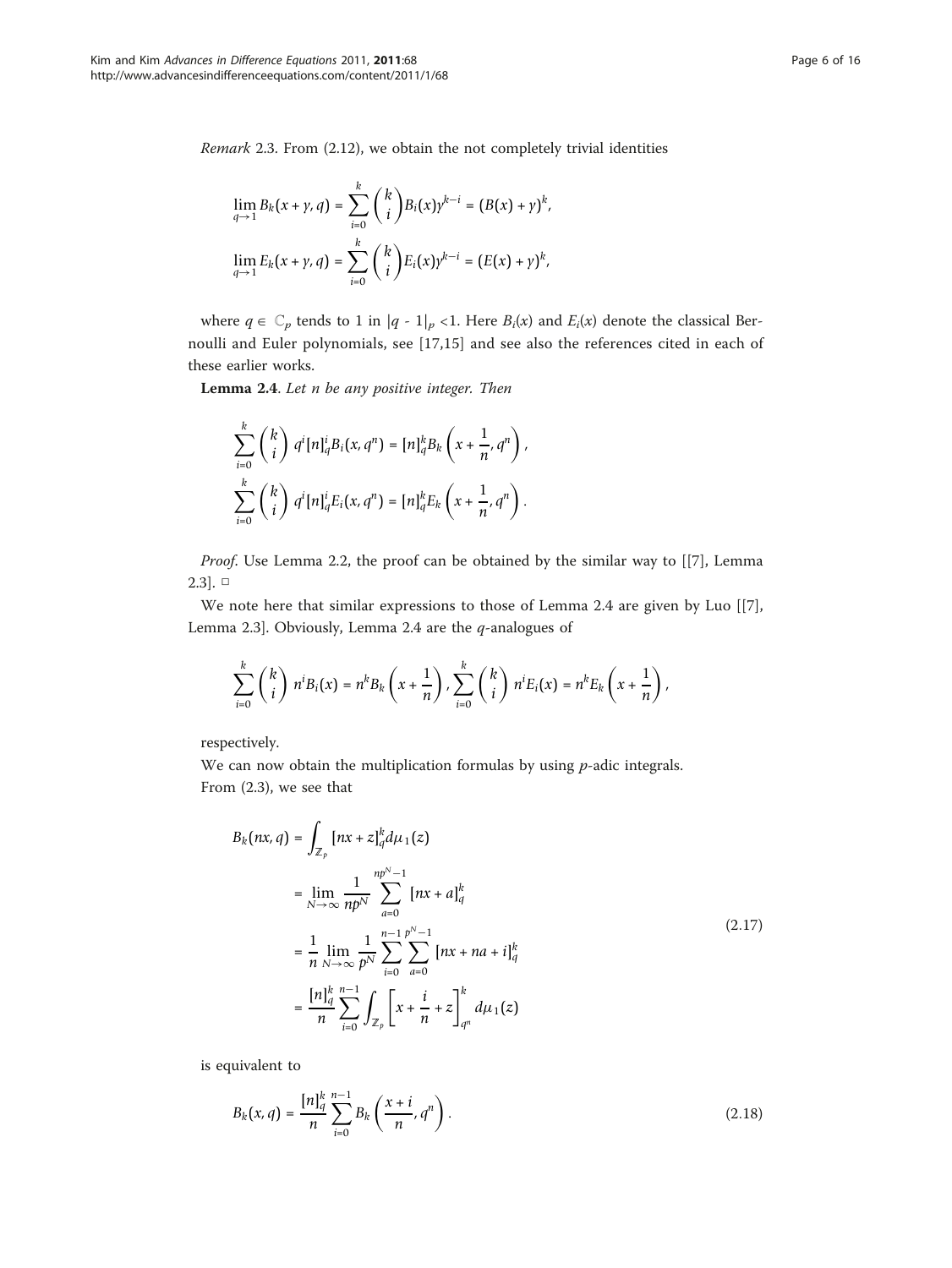If we put  $x = 0$  in (2.18) and use (2.13), we find easily that

$$
B_k(q) = \frac{[n]_q^k}{n} \sum_{i=0}^{n-1} B_k\left(\frac{i}{n}, q^n\right)
$$
  
= 
$$
\frac{[n]_q^k}{n} \sum_{i=0}^{n-1} \sum_{j=0}^k {k \choose j} \left[\frac{i}{n}\right]_{q^n}^{k-j} q^{ij} B_j(q^n)
$$
  
= 
$$
\frac{1}{n} \sum_{j=0}^k [n]_q^j {k \choose j} B_j(q^n) \sum_{i=0}^{n-1} q^{ij} [i]_q^{k-j}.
$$
 (2.19)

Obviously, Equation (2.19) is the  $q$ -analogue of

$$
B_k = \frac{1}{n(1 - n^k)} \sum_{j=0}^{k-1} n^j {k \choose j} B_j \sum_{i=1}^{n-1} i^{k-j},
$$

which is true for any positive integer k and any positive integer  $n > 1$  (see [[\[24](#page-14-0)], (2)]). From (2.4), we see that

$$
E_k(nx,q) = \int_{\mathbb{Z}_p} [nx + z]_q^k d\mu_{-1}(z)
$$
  
= 
$$
\lim_{N \to \infty} \sum_{i=0}^{n-1} \sum_{a=0}^{p^N - 1} [nx + na + i]_q^k (-1)^{na+i}
$$
  
= 
$$
[n]_q^k \sum_{i=0}^{n-1} (-1)^i \int_{\mathbb{Z}_p} \left[ x + \frac{i}{n} + z \right]_{q^n}^k d\mu_{(-1)^n}(z).
$$
 (2.20)

By (2.12) and (2.20), we find easily that

$$
E_k(x,q) = [n]_q^k \sum_{i=0}^{n-1} (-1)^i E_k\left(\frac{x+i}{n}, q^n\right) \text{ if } n \text{ odd.}
$$
 (2.21)

From (2.18) and (2.21), we can obtain Proposition 2.5 below. Proposition 2.5 (Multiplication formulas). Let n be any positive integer. Then

$$
B_k(x,q) = \frac{[n]_q^k}{n} \sum_{i=0}^{n-1} B_k\left(\frac{x+i}{n}, q^n\right),
$$
  

$$
E_k(x,q) = [n]_q^k \sum_{i=0}^{n-1} (-1)^i E_k\left(\frac{x+i}{n}, q^n\right) \quad \text{if } n \text{ odd.}
$$

# 3. Construction generating functions of q-Bernoulli, q-Euler numbers, and polynomials

In the complex case, we shall explicitly determine the generating function  $F_q(t)$  of  $q$ -Bernoulli numbers and the generating function  $G_q(t)$  of  $q$ -Euler numbers:

$$
F_q(t) = \sum_{k=0}^{\infty} B_k(q) \frac{t^k}{k!} = e^{B(q)t} \text{ and } G_q(t) = \sum_{k=0}^{\infty} E_k(q) \frac{t^k}{k!} = e^{E(q)t}, \tag{3.1}
$$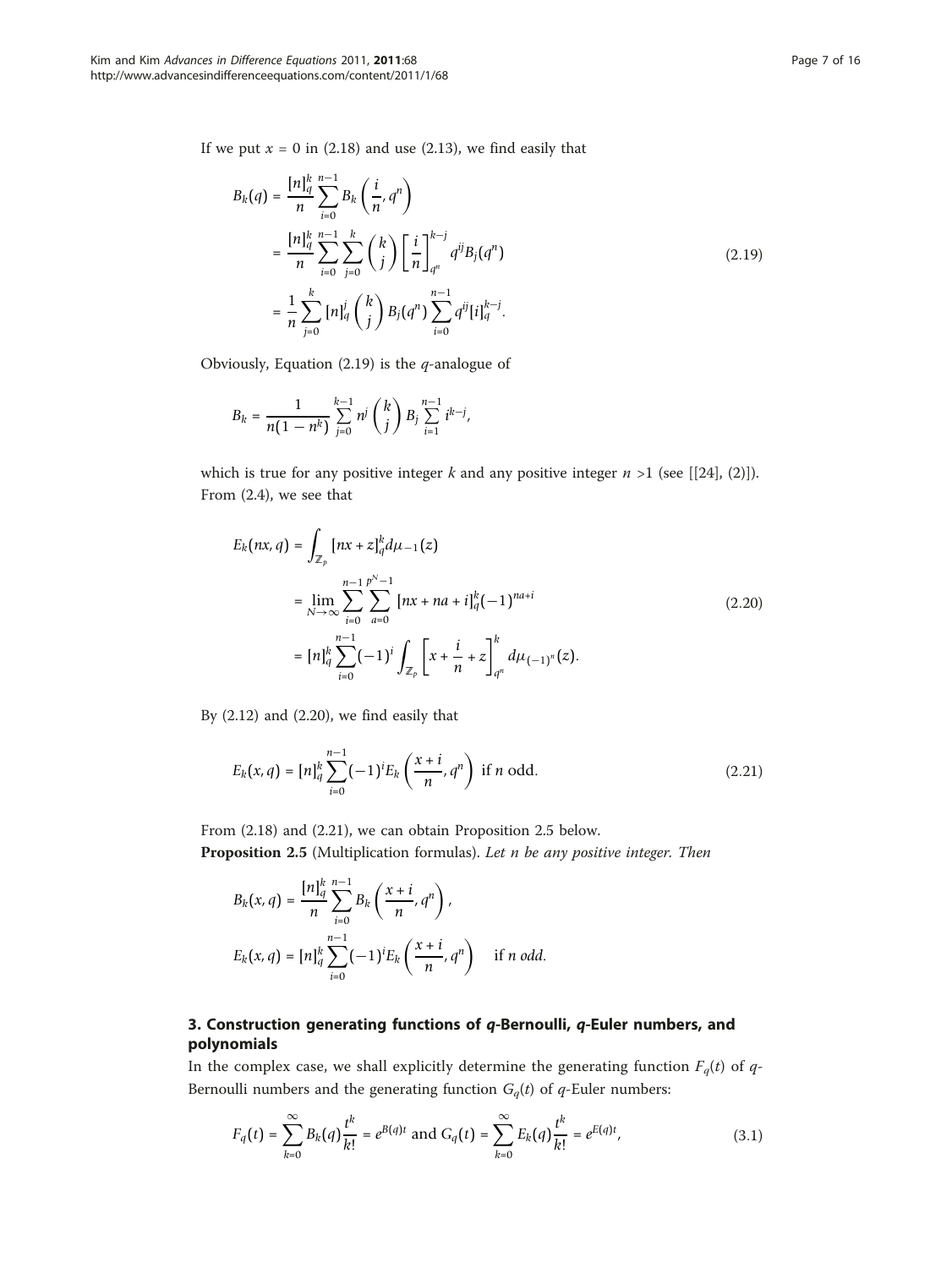where the symbol  $B_k(q)$  and  $E_k(q)$  are interpreted to mean that  $(B(q))^k$  and  $(E(q))^k$ must be replaced by  $B_k(q)$  and  $E_k(q)$  when we expanded the one on the right, respectively.

Lemma 3.1.

$$
F_q(t) = e^{\frac{t}{1-q}} + \frac{t \log q}{1-q} \sum_{m=0}^{\infty} q^m e^{[m]_q t},
$$
  

$$
G_q(t) = 2 \sum_{m=0}^{\infty} (-1)^m e^{2[m+\frac{1}{2}]_q t}.
$$

*Proof.* Combining (2.10) and (3.1),  $F_q(t)$  may be written as

$$
F_q(t) = \sum_{k=0}^{\infty} \frac{\log q}{(1-q)^k} \sum_{i=0}^k {k \choose i} (-1)^i \frac{i}{q^i - 1} \frac{t^k}{k!}
$$
  
=  $1 + \log q \sum_{k=1}^{\infty} \frac{1}{(1-q)^k} \frac{t^k}{k!} \left( \frac{1}{\log q} + \sum_{i=1}^k {k \choose i} (-1)^i \frac{i}{q^i - 1} \right).$ 

Here, the term with  $i = 0$  is understood to be 1/log q (the limiting value of the summand in the limit  $i \rightarrow 0$ ). Specifically, by making use of the following well-known binomial identity

$$
k\binom{k-1}{i-1} = i\binom{k}{i} \quad (k \geq i \geq 1).
$$

Thus, we find that

$$
F_q(t) = 1 + \log q \sum_{k=1}^{\infty} \frac{1}{(1-q)^k} \frac{t^k}{k!} \left( \frac{1}{\log q} + k \sum_{i=1}^k {k-1 \choose i-1} (-1)^i \frac{1}{q^i - 1} \right)
$$
  

$$
= \sum_{k=0}^{\infty} \frac{1}{(1-q)^k} \frac{t^k}{k!} + \log q \sum_{k=1}^{\infty} \frac{k}{(1-q)^k} \frac{t^k}{k!} \sum_{m=0}^{\infty} q^m \sum_{i=0}^{k-1} {k-1 \choose i} (-1)^i q^{mi}
$$
  

$$
= e^{\frac{t}{1-q}} + \frac{\log q}{1-q} \sum_{k=1}^{\infty} \frac{k}{(1-q)^{k-1}} \frac{t^k}{k!} \sum_{m=0}^{\infty} q^m (1-q^m)^{k-1}
$$
  

$$
= e^{\frac{t}{1-q}} + \frac{t \log q}{1-q} \sum_{m=0}^{\infty} q^m \sum_{k=0}^{\infty} \left( \frac{1-q^m}{1-q} \right)^k \frac{t^k}{k!}.
$$

Next, by (2.11) and (3.1), we obtain the result

$$
G_q(t) = \sum_{k=0}^{\infty} \frac{2^{k+1}}{(1-q)^k} \sum_{i=0}^k {k \choose i} (-1)^i q^{\frac{1}{2}i} \frac{1}{q^i + 1} \frac{t^k}{k!}
$$
  

$$
= 2 \sum_{k=0}^{\infty} 2^k \sum_{m=0}^{\infty} (-1)^m \left( \frac{1 - q^{m + \frac{1}{2}}}{1 - q} \right)^k \frac{t^k}{k!}
$$
  

$$
= 2 \sum_{m=0}^{\infty} (-1)^m \sum_{k=0}^{\infty} \left[ m + \frac{1}{2} \right]_q^k \frac{(2t)^k}{k!}
$$
  

$$
= 2 \sum_{m=0}^{\infty} (-1)^m e^{2[m + \frac{1}{2}]}_q^t.
$$

This completes the proof. □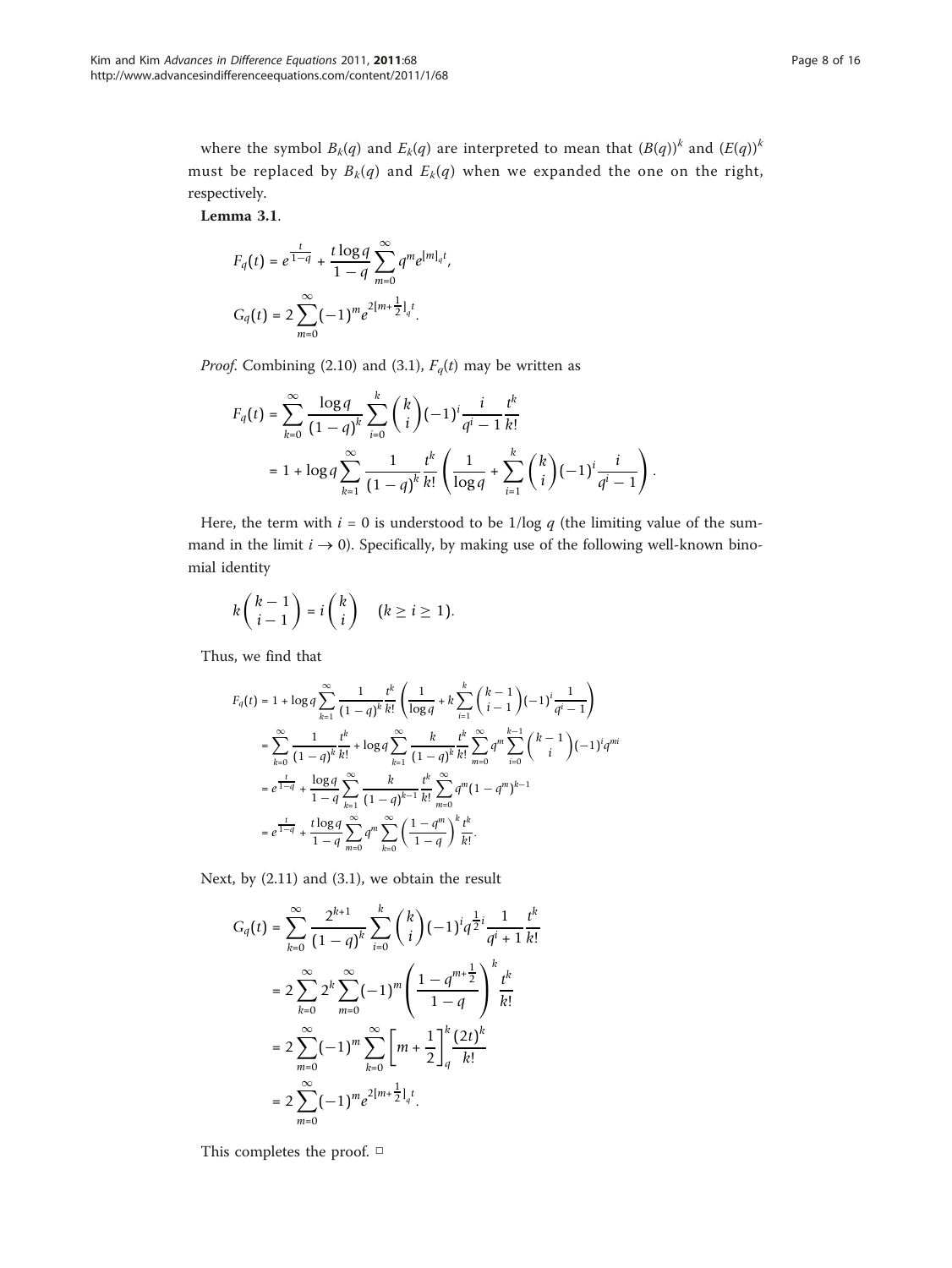Remark 3.2. The remarkable point is that the series on the right-hand side of Lemma 3.1 is uniformly convergent in the wider sense.

From (2.13)and (2.14), we define the  $q$ -Bernoulli and  $q$ -Euler polynomials by

$$
F_q(t,x) = \sum_{k=0}^{\infty} B_k(x,q) \frac{t^k}{k!} = \sum_{k=0}^{\infty} (q^k B(q) + [x]_q)^k \frac{t^k}{k!},
$$
\n(3.2)

$$
G_q(t,x) = \sum_{k=0}^{\infty} E_k(x,q) \frac{t^k}{k!} = \sum_{k=0}^{\infty} \left( q^{x-\frac{1}{2}} \frac{E(q)}{2} + \left[ x - \frac{1}{2} \right]_q \right)^k \frac{t^k}{k!}.
$$
 (3.3)

Hence, we have

Lemma 3.3.

$$
F_q\big(t,x\big)=e^{\left[x\right]_q{}^t}F_q\big(q^xt\big)=e^{\frac{t}{1-q}}+\frac{t\log q}{1-q}\sum_{m=0}^\infty q^{m+x}e^{\left[m+x\right]_q{}^t}.
$$

Proof. From (3.1) and (3.2), we note that

$$
F_q(t, x) = \sum_{k=0}^{\infty} (q^x B(q) + [x]_q)^k \frac{t^k}{k!}
$$
  
=  $e^{(q^x B(q) + [x]_q)t}$   
=  $e^{B(q)q^x t} e^{[x]_q t}$   
=  $e^{[x]_q^t} F_q(q^x t)$ .

The second identity leads at once to Lemma 3.1. Hence, the lemma follows. □ Lemma 3.4.

$$
G_q(t,x)=e^{[x-\tfrac{1}{2}]_q t}G_q\left(\frac{q^{x-\tfrac{1}{2}}}{2}t\right)=2\sum_{m=0}^\infty{(-1)^m e^{[m+x]_q t}}.
$$

Proof. By similar method of Lemma 3.3, we prove this lemma by (3.1), (3.3), and Lemma 3.1. □

Corollary 3.5 (Difference equations).

$$
B_{k+1}(x+1,q) - B_{k+1}(x,q) = \frac{q^x \log q}{q-1} (k+1) [x]_q^k (k \ge 0),
$$
  

$$
E_k(x+1,q) + E_k(x,q) = 2 [x]_q^k \quad (k \ge 0).
$$

Proof. By applying (3.2) and Lemma 3.3, we obtain (3.4)

$$
F_q(t,x) = \sum_{k=0}^{\infty} B_k(x,q) \frac{t^k}{k!}
$$
  
=  $1 + \sum_{k=0}^{\infty} \left( \frac{1}{(1-q)^{k+1}} + (k+1) \frac{\log q}{1-q} \sum_{m=0}^{\infty} q^{m+x} [m+x]_q^k \right) \frac{t^{k+1}}{(k+1)!}.$  (3.4)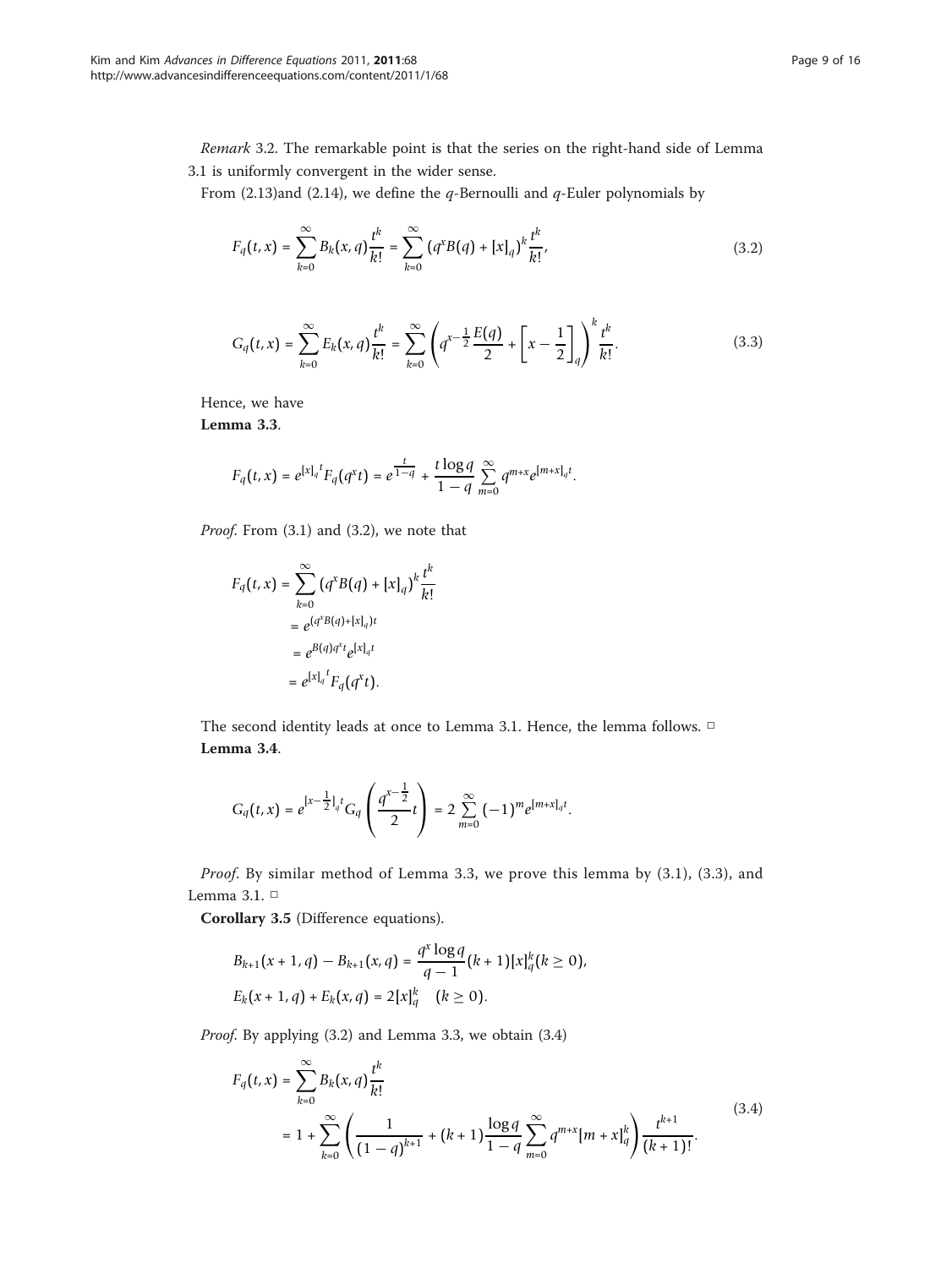By comparing the coefficients of both sides of (3.4), we have  $B_0(x, q) = 1$  and

$$
B_k(x,q) = \frac{1}{(1-q)^k} + k \frac{\log q}{1-q} \sum_{m=0}^{\infty} q^{m+x} [m+x]_q^{k-1} \quad (k \ge 1).
$$
 (3.5)

Hence,

$$
B_k(x + 1, q) - B_k(x, q) = k \frac{q^x \log q}{q - 1} [x]_q^{k-1} \quad (k \ge 1).
$$

Similarly we prove the second part by (3.3) and Lemma 3.4. This proof is complete. □

From Lemma 2.2 and Corollary 3.5, we obtain for any integer  $k \ge 0$ ,

$$
[x]_q^k = \frac{1}{k+1} \frac{q-1}{q^x \log q} \left( \sum_{i=0}^{k+1} {k+1 \choose i} q^i B_i(x, q) - B_{k+1}(x, q) \right),
$$

$$
[x]_q^k = \frac{1}{2} \left( \sum_{i=0}^k {k \choose i} q^i E_i(x, q) + E_k(x, q) \right)
$$

which are the *q*-analogues of the following familiar expansions (see, e.g., [[[7\]](#page-14-0), p. 9]):

$$
x^{k} = \frac{1}{k+1} \sum_{i=0}^{k} {k+1 \choose i} B_{i}(x) \text{ and } x^{k} = \frac{1}{2} \left( \sum_{i=0}^{k} {k \choose i} E_{i}(x) + E_{k}(x) \right),
$$

respectively.

**Corollary 3.6** (Difference equations). Let  $k \ge 0$  and  $n \ge 1$ . Then

$$
B_{k+1}\left(x+\frac{1}{n},q^{n}\right)-B_{k+1}\left(x+\frac{1-n}{n},q^{n}\right)
$$
  

$$
=\frac{nq^{n(x-1)+1}\log q}{q-1}\frac{k+1}{[n]_{q}^{k+1}}(1+q[nx-n]_{q})^{k},
$$
  

$$
E_{k}\left(x+\frac{1}{n},q^{n}\right)+E_{k}\left(x+\frac{1-n}{n},q^{n}\right)=\frac{2}{[n]_{q}^{k}}(1+q[nx-n]_{q})^{k}.
$$

Proof. Use Lemma 2.4 and Corollary 3.5, the proof can be obtained by the similar way to [[\[7](#page-14-0)], Lemma 2.4].  $\Box$ 

Letting  $n = 1$ , Corollary 3.6 reduces to Corollary 3.5. Clearly, the above difference formulas in Corollary 3.6 become the following difference formulas when  $q \to 1$ :

$$
B_k\left(x+\frac{1}{n}\right)-B_k\left(x+\frac{1-n}{n}\right)=k\left(x+\frac{1-n}{n}\right)^{k-1}(k\geq 1, n\geq 1),\tag{3.6}
$$

$$
E_k\left(x+\frac{1}{n}\right)+E_k\left(x+\frac{1-n}{n}\right)=2\left(x+\frac{1-n}{n}\right)^k (k\geq 0, n\geq 1),
$$
\n(3.7)

respectively (see [[\[7](#page-14-0)], (2.22), (2.23)]). If we now let  $n = 1$  in (3.6) and (3.7), we get the ordinary difference formulas

$$
B_{k+1}(x+1) - B_{k+1}(x) = (k+1)x^{k-1}
$$
 and  $E_k(x+1) + E_k(x) = 2x^k$ 

for  $k \geq 0$ .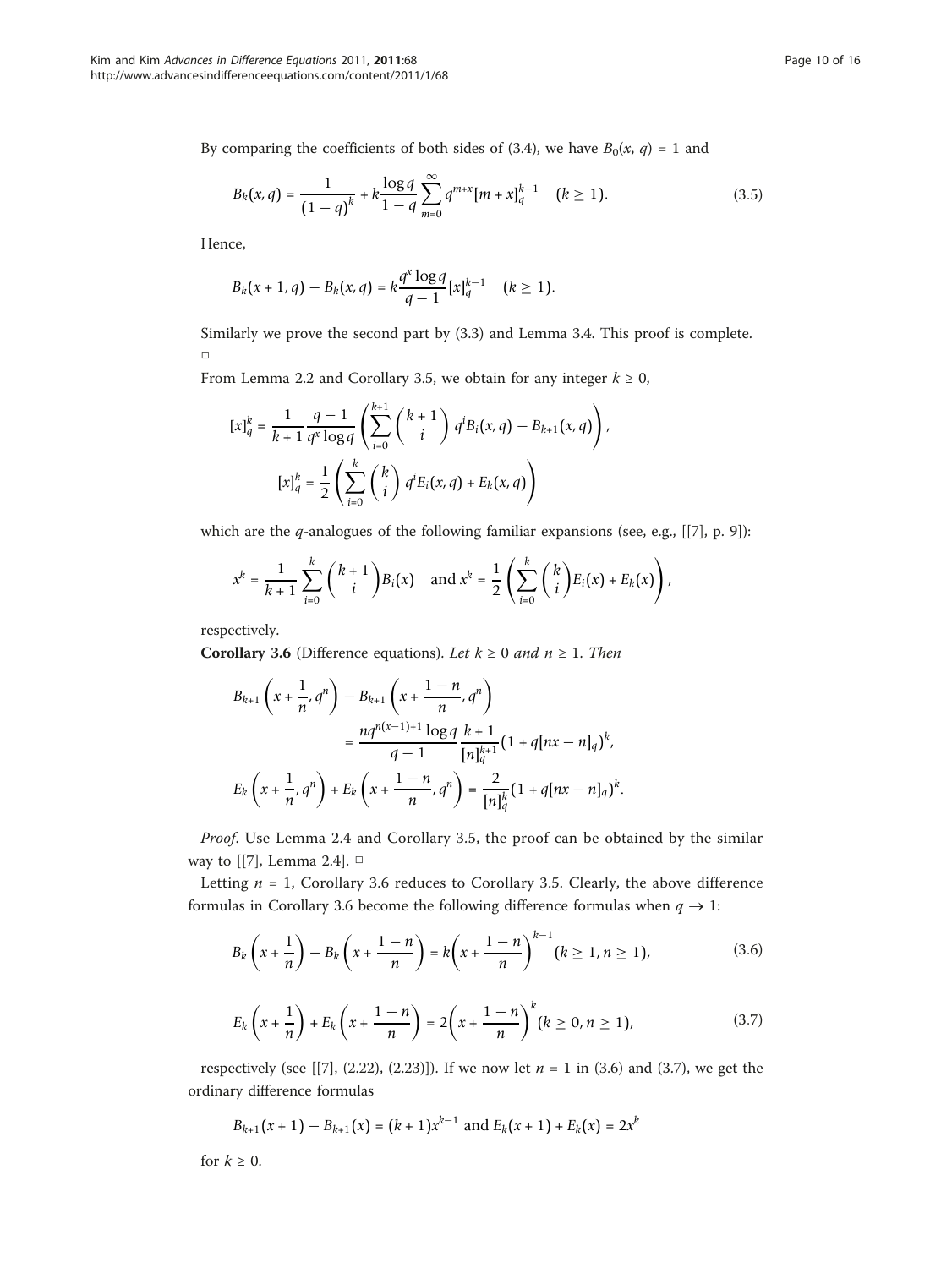In Corollary 3.5, let  $x = 0$ . We arrive at the following proposition. Proposition 3.7.

$$
B_0(q) = 1, \quad (qB(q) + 1)^k - B_k(q) = \begin{cases} \frac{\log_p q}{q-1} & \text{if } k = 1\\ 0 & \text{if } k > 1, \end{cases}
$$
\n
$$
E_0(q) = 1, \quad \left(q^{-\frac{1}{2}} \frac{E(q)}{2} + \left[-\frac{1}{2}\right]_q\right)^k + \left(q^{\frac{1}{2}} \frac{E(q)}{2} + \left[\frac{1}{2}\right]_q\right)^k = 0 \quad \text{if } k \ge 1.
$$

*Proof.* The first identity follows from (2.13). To see the second identity, setting  $x = 0$ and  $x = 1$  in (2.14) we have

$$
E_k(0,q) = \left(\frac{q^{-\frac{1}{2}}}{2}E(q) + \left[-\frac{1}{2}\right]_q\right)^k \text{ and } E_k(1,q) = \left(\frac{q^{\frac{1}{2}}}{2}E(q) + \left[\frac{1}{2}\right]_q\right)^k.
$$

This proof is complete. □

Remark 3.8. (1). We note here that quite similar expressions to the first identity of Proposition 3.7 are given by Kamano [[[3\]](#page-14-0), Proposition 2.4], Rim et al. [[[8](#page-14-0)], Theorem 2.7] and Tsumura [[[10\]](#page-14-0), (1)].

(2). Letting  $q \to 1$  in Proposition 3.7, the first identity is the corresponding classical formulas in [[\[8\]](#page-14-0), (1.2)]:

$$
B_0 = 1
$$
,  $(B+1)^k - B_k = \begin{cases} 1 & \text{if } k = 1 \\ 0 & \text{if } k > 1 \end{cases}$ 

and the second identity is the corresponding classical formulas in  $[[25]$  $[[25]$ ,  $(1.1)]$ :

$$
E_0 = 1, \quad (E+1)^k + (E-1)^k = 0 \quad \text{if } k \ge 1.
$$

## 4.  $q$ -analogues of Riemann's  $\zeta$ -functions, the Hurwitz  $\zeta$ -functions and the Didichlet's L-functions

Now, by evaluating the kth derivative of both sides of Lemma 3.1 at  $t = 0$ , we obtain the following

$$
B_k(q) = \left(\frac{d}{dt}\right)^k F_q(t) \bigg|_{t=0} = \left(\frac{1}{1-q}\right)^k - \frac{k \log q}{q-1} \sum_{m=0}^{\infty} q^m [m]_q^{k-1}, \tag{4.1}
$$

$$
E_k(q) = \left(\frac{d}{dt}\right)^k G_q(t) \bigg|_{t=0} = 2^{k+1} \sum_{m=0}^{\infty} (-1)^m \left[m + \frac{1}{2}\right]_q^k
$$
 (4.2)

for  $k \geq 0$ .

**Definition 4.1** (*q*-analogues of the Riemann's  $\zeta$ -functions). For  $s \in \leq$ , define

$$
\zeta_q(s) = \frac{1}{s-1} \frac{1}{\left(\frac{1}{1-q}\right)^{s-1}} + \frac{\log q}{q-1} \sum_{m=1}^{\infty} \frac{q^m}{[m]_q^s},
$$

$$
\zeta_{q,E}(s) = \frac{2}{2^s} \sum_{m=0}^{\infty} \frac{(-1)^m}{[m+\frac{1}{2}]_q^s}.
$$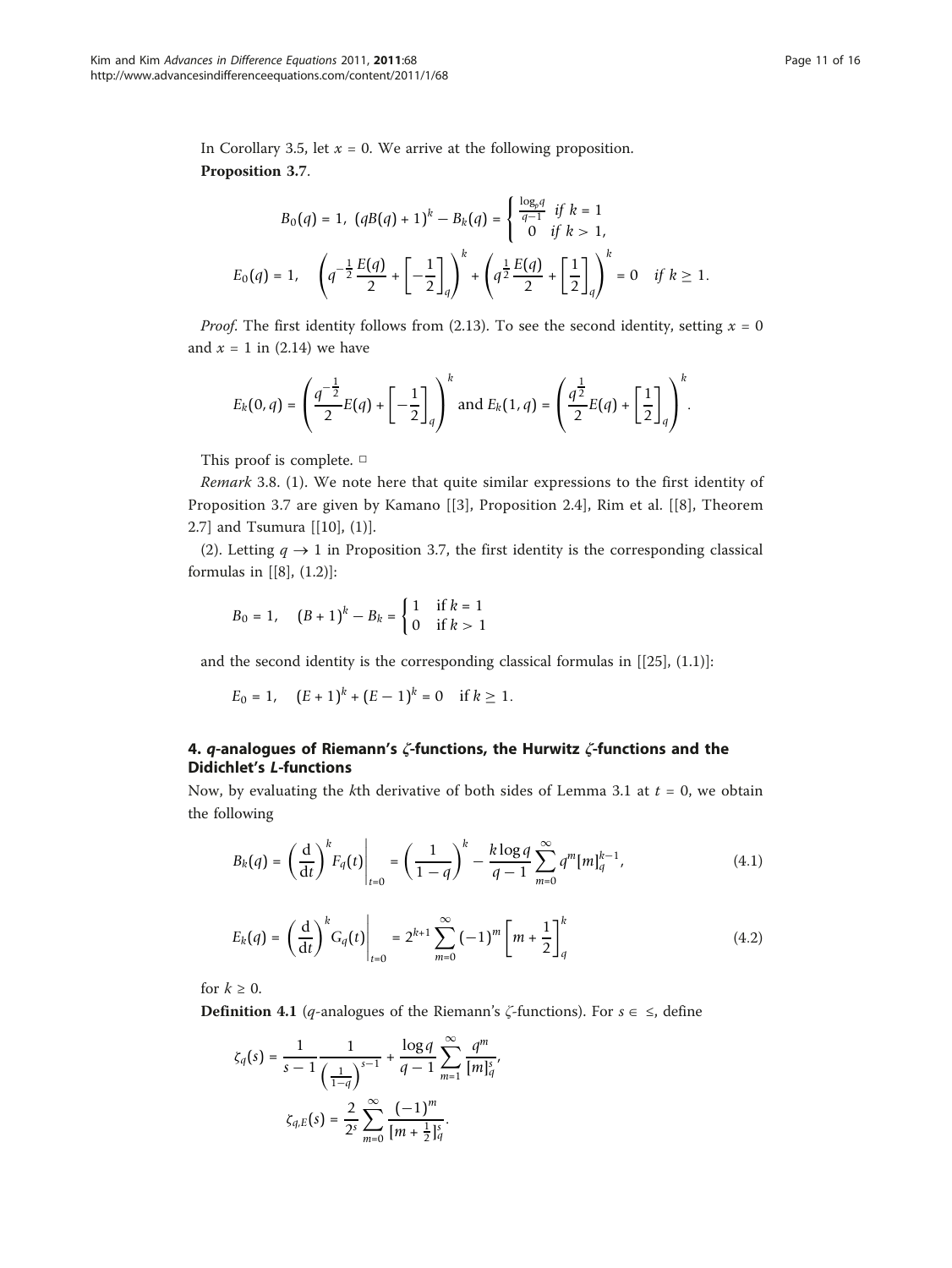Note that  $\zeta_q(s)$  is a meromorphic function on  $\leq$  with only one simple pole at  $s = 1$ and  $\zeta_a E(s)$  is a analytic function on  $\leq$ .

Also, we have

$$
\lim_{q \to 1} \zeta_q(s) = \sum_{m=1}^{\infty} \frac{1}{m^s} = \zeta(s) \quad \text{and} \quad \lim_{q \to 1} \zeta_{q,E}(s) = 2 \sum_{m=0}^{\infty} \frac{(-1)^m}{(m+1)^s} = \zeta_E(s). \tag{4.3}
$$

(In [[[26\]](#page-15-0), p. 1070], our  $\zeta_E(s)$  is denote  $\varphi(s)$ .)

The values of  $\zeta_q(s)$  and  $\zeta_q(E(s))$  at non-positive integers are obtained by the following proposition.

**Proposition 4.2.** For  $k \geq 1$ , we have

$$
\zeta_q(1-k) = -\frac{B_k(q)}{k}
$$
 and  $\zeta_{q,E}(1-k) = E_{k-1}(q)$ .

*Proof.* It is clear by (4.1) and (4.2).  $\Box$ 

We can investigate the generating functions  $F_q(t, x)$  and  $G_q(t, x)$  by using a method similar to the method used to treat the  $q$ -analogues of Riemann's ζ-functions in Definition 4.1.

**Definition 4.3** (*q*-analogues of the Hurwitz  $\zeta$ -functions). For  $s \in \zeta$  and  $0 \le x \le 1$ , define

$$
\zeta_q(s, x) = \frac{1}{s - 1} \frac{1}{\left(\frac{1}{1 - q}\right)^{s - 1}} + \frac{\log q}{q - 1} \sum_{m = 0}^{\infty} \frac{q^{m + x}}{[m + x]_q^s},
$$
  

$$
\zeta_{q,E}(s, x) = 2 \sum_{m = 0}^{\infty} \frac{(-1)^m}{[m + x]_q^s}.
$$

Note that  $\zeta_q(s, x)$  is a meromorphic function on  $\leq$  with only one simple pole at  $s = 1$ and  $\zeta_q$ , $E(s, x)$  is a analytic function on  $\leq$ .

The values of  $\zeta_q(s, x)$  and  $\zeta_q(E(s, x))$  at non-positive integers are obtained by the following proposition.

**Proposition 4.4.** For  $k \geq 1$ , we have

$$
\zeta_q(1-k, x) = -\frac{B_k(x, q)}{k}
$$
 and  $\zeta_{q,E}(1-k, x) = E_{k-1}(x, q)$ .

Proof. From Lemma 3.3 and Definition 4.3, we have

$$
\left(\frac{\mathrm{d}}{\mathrm{d}t}\right)^k F_q(t, x)\Big|_{t=0} = -k\zeta_q(1-k, x)
$$

for  $k \geq 1$ . We obtain the desired result by (3.2). Similarly the second form follows by Lemma 3.4 and (3.3). □

Proposition 4.5. Let d be any positive integer. Then

$$
F_q(t, x) = \frac{1}{d} \sum_{i=0}^{d-1} F_{q^d} \left( [d]_q t, \frac{x+i}{d} \right),
$$
  

$$
G_q(t, x) = \sum_{i=0}^{d-1} (-1)^i G_{q^d} \left( [d]_q t, \frac{x+i}{d} \right) \text{ if } d \text{ odd.}
$$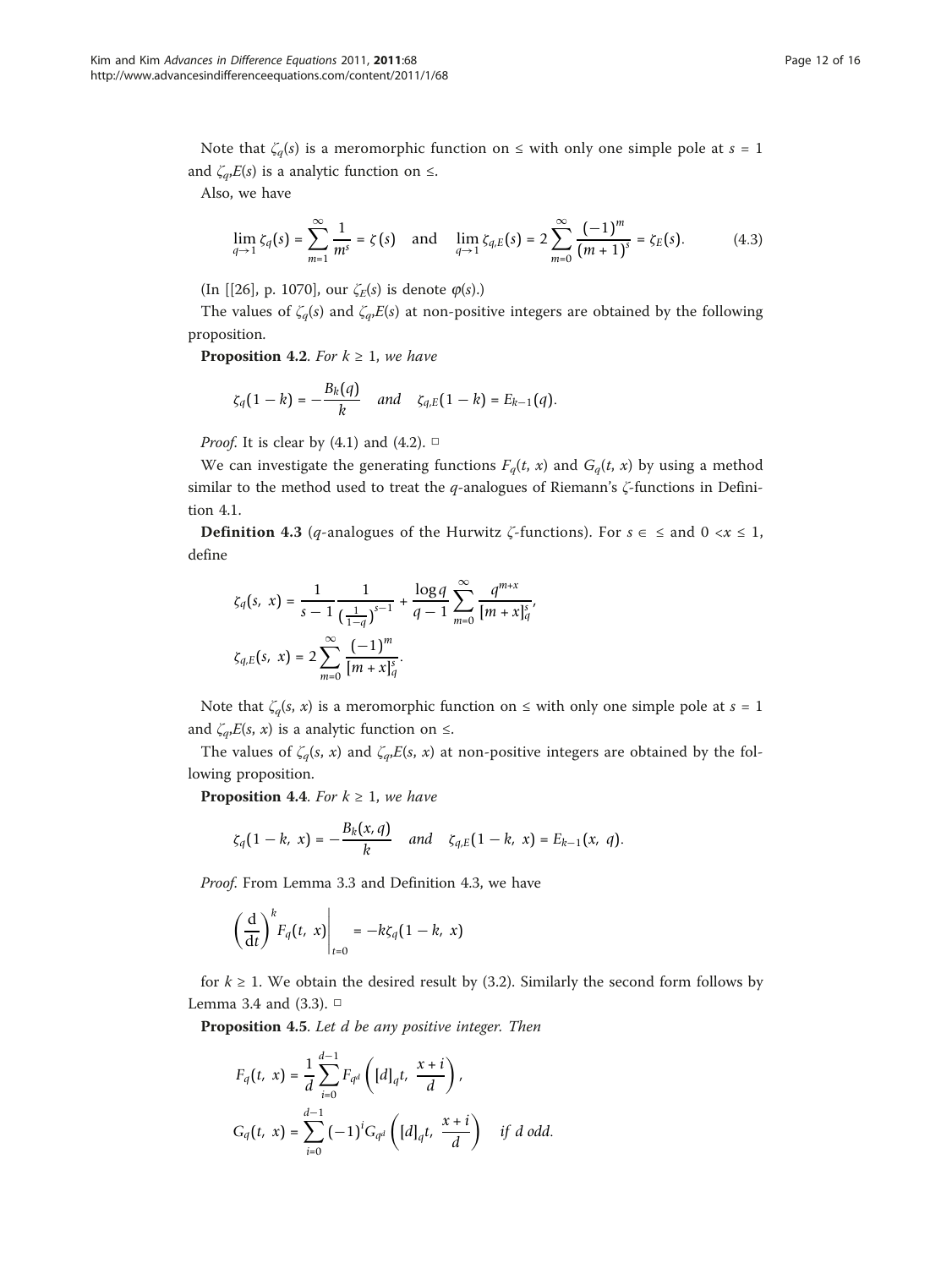*Proof.* Substituting  $m = nd + i$  with  $n = 0, 1,...$  and  $i = 0,..., d - 1$  into Lemma 3.3, we have

$$
F_q(t, x) = e^{\frac{t}{1-q}} + \frac{t \log q}{1-q} \sum_{m=0}^{\infty} q^{m+x} e^{[m+x]_q t}
$$
  
=  $e^{\frac{[d]_q t}{1-q^d}} + \frac{1}{d} \sum_{i=0}^{d-1} \frac{[d]_q t \log q^d}{1-q^d} \sum_{n=0}^{\infty} q^{nd+x+i} e^{[nd+x+i]_q t}$   
=  $\frac{1}{d} \sum_{i=0}^{d-1} \left( e^{\frac{[d]_q t}{1-q^d}} + \frac{[d]_q t \log q^d}{1-q^d} \sum_{n=0}^{\infty} (q^d)^{n+\frac{x+i}{d}} e^{[n+\frac{x+i}{d}]_q t [d]_q t} \right),$ 

where we use  $[n + (x + i)/d]_{q^d}[d]_q = [nd + x + i]_q$ . So we have the first form. Similarly the second form follows by Lemma 3.4. □

From (3.2), (3.3), Propositions 4.4 and 4.5, we obtain the following:

Corollary 4.6. Let d and k be any positive integer. Then

$$
\zeta_q(1-k, x) = \frac{[d]_q^k}{d} \sum_{i=0}^{d-1} \zeta_{q^d} \left(1-k, \frac{x+i}{d}\right),
$$
  

$$
\zeta_{q,E}(-k, x) = [d]_q^k \sum_{i=0}^{d-1} (-1)^i \zeta_{q^d,E} \left(-k, \frac{x+i}{d}\right) \text{ if } d \text{ odd.}
$$

Let  $\chi$  be a primitive Dirichlet character of conductor  $f \in \mathbb{N}$ . We define the generating function  $F_{q,\chi}(x, t)$  and  $G_{q,\chi}(x, t)$  of the generalized q-Bernoulli and q-Euler polynomials as follows:

$$
F_{q,\chi}(t, x) = \sum_{k=0}^{\infty} B_{k,\chi}(x, q) \frac{t^k}{k!}
$$
  
= 
$$
\frac{1}{f} \sum_{a=1}^{f} \chi(a) F_{q^f} \left( [f]_q t, \frac{a+x}{f} \right)
$$
 (4.4)

and

$$
G_{q,\chi}(t, x) = \sum_{k=0}^{\infty} E_{k,\chi}(x, q) \frac{t^k}{k!}
$$
  
= 
$$
\sum_{a=1}^{f} (-1)^a \chi(a) G_{q^f} \left( [f]_q t, \frac{a+x}{f} \right) \text{ if } f \text{ odd,}
$$
 (4.5)

where  $B_{k,\chi}(x, q)$  and  $E_{k,\chi}(x, q)$  are the generalized q-Bernoulli and q-Euler polynomials, respectively. Clearly (4.4) and (4.5) are equal to

$$
F_{q,\chi}(t, x) = \frac{t \log q}{1 - q} \sum_{m=0}^{\infty} \chi(m) q^{m+x} e^{[m+x]_q t}, \qquad (4.6)
$$

$$
G_{q,\chi}(t, x) = 2 \sum_{k=0}^{\infty} (-1)^m \chi(m) e^{[m+x]_q t} \text{ if } f \text{ odd,}
$$
 (4.7)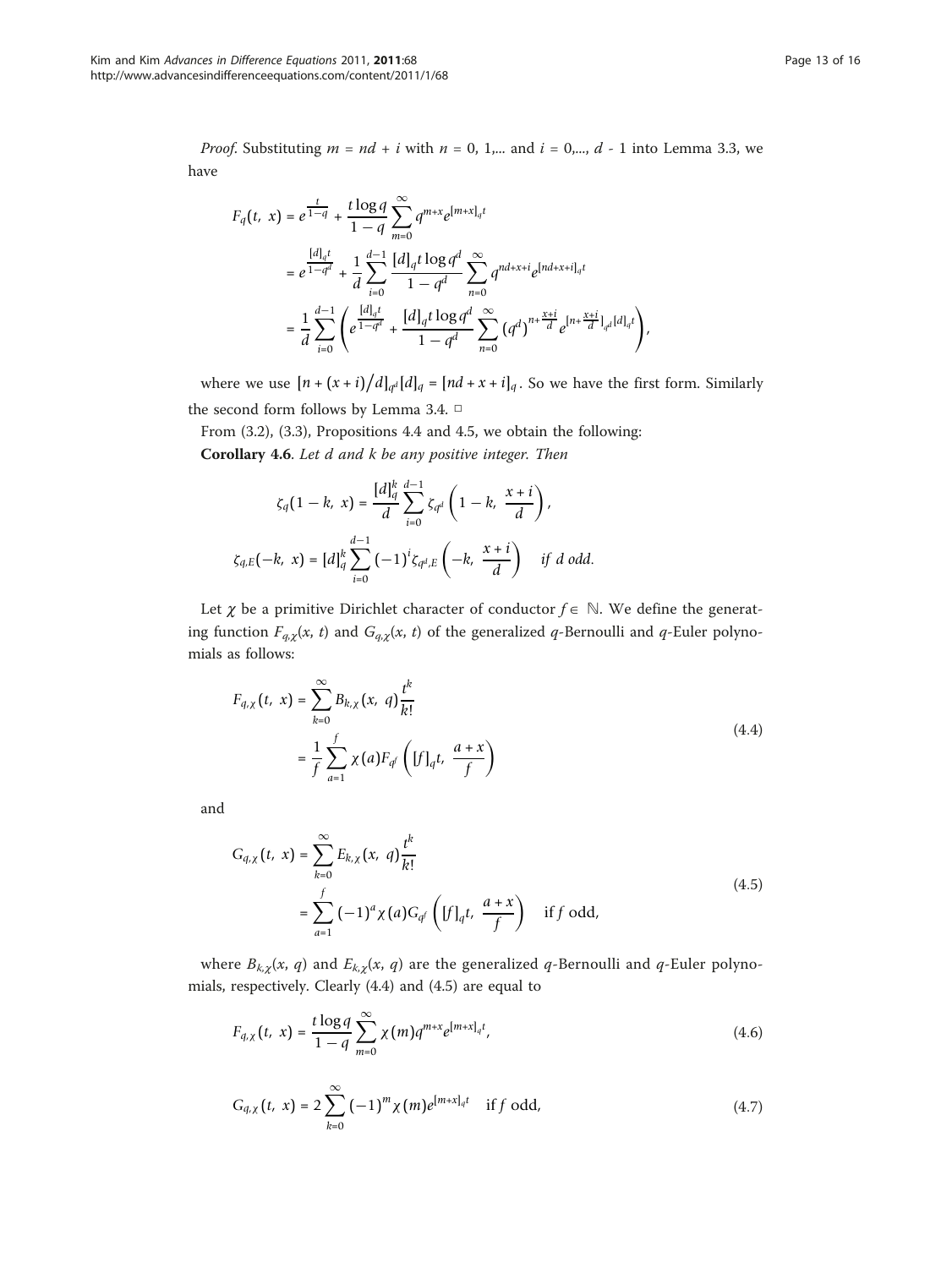$$
F_{\chi}(t, x) = \sum_{a=1}^{f} \frac{\chi(a)te^{(a+x)t}}{e^{ft} - 1} = \sum_{k=0}^{\infty} B_{k,\chi}(x) \frac{t^k}{k!},
$$
\n(4.8)

$$
G_{\chi}(t, x) = 2 \sum_{a=1}^{f} \frac{(-1)^{a} \chi(a) e^{(a+x)t}}{e^{ft} + 1} = \sum_{k=0}^{\infty} G_{k, \chi}(x) \frac{t^{k}}{k!} \quad \text{if } f \text{ odd.}
$$
 (4.9)

From (3.2), (3.3), (4.4) and (4.5), we can easily see that

$$
B_{k,\chi}(x, q) = \frac{\left[f\right]_q^k}{f} \sum_{a=1}^f \chi(a) B_k\left(\frac{a+x}{f}, q^f\right), \tag{4.10}
$$

$$
E_{k,\chi}(x, q) = [f]_q^k \sum_{a=1}^f (-1)^a \chi(a) E_k\left(\frac{a+x}{f}, q^f\right) \text{ if } f \text{ odd.}
$$
 (4.11)

By using the definitions of  $\zeta_q(s, x)$  and  $\zeta_{q,E}(s, x)$ , we can define the q-analogues of Dirichlet's L-function.

**Definition 4.7** (*q*-analogues of the Dirichlet's *L*-functions). For  $s \in \mathbb{C}$  and  $0 \le x \le 1$ ,

$$
L_q(s, x, \chi) = \frac{\log q}{q - 1} \sum_{m=0}^{\infty} \frac{\chi(m)q^{m+x}}{[m + x]_q^s},
$$
  

$$
\ell_q(s, x, \chi) = 2 \sum_{m=0}^{\infty} \frac{(-1)^m \chi(m)}{[m + x]_q^s}.
$$

Similarly, we can compute the values of  $L_q(s, x, \chi)$  at non-positive integers. Theorem 4.8. For  $k \geq 1$ , we have

$$
L_q(1 - k, x, \chi) = -\frac{B_{k,\chi}(x,q)}{k} \quad \text{and} \quad \ell_q(1 - k, x, \chi) = E_{k-1,\chi}(x, q).
$$

Proof. Using Lemma 3.3 and (4.4), we obtain

$$
\sum_{k=0}^{\infty} B_{k,\chi}(x, q) \frac{t^k}{k!} = \frac{1}{f} \sum_{a=1}^{f} \chi(a) \left( e^{\frac{\left[f\right]_q t}{1-q^f}} + \frac{\left[f\right]_q t \log q^f}{1-q^f} \sum_{n=0}^{\infty} \left(q^f\right)^{n+\frac{x+a}{f}} e^{\left[n+\frac{x+a}{f}\right]_q \left[f\right]_q t} \right)
$$

$$
= \frac{t \log q}{1-q} \sum_{m=0}^{\infty} \chi(m) q^{m+x} e^{\left[m+x\right]_q t},
$$

where we use  $[n + (a + x)/f]_{q}$   $[f]_q = [nf + a + x]_q$  and  $\sum_{a=1}^{f} \chi(a) = 0$ . Therefore, we obtain

$$
B_{k,\chi}(x, q) = \left. \left( \frac{\mathrm{d}}{\mathrm{d}t} \right)^k \left( \sum_{k=0}^{\infty} B_{k,\chi}(x, q) \frac{t^k}{k!} \right) \right|_{t=0}
$$
  
= 
$$
\frac{k \log q}{1-q} \sum_{m=0}^{\infty} \chi(m) q^{m+x} [m + x]_q^{k-1}.
$$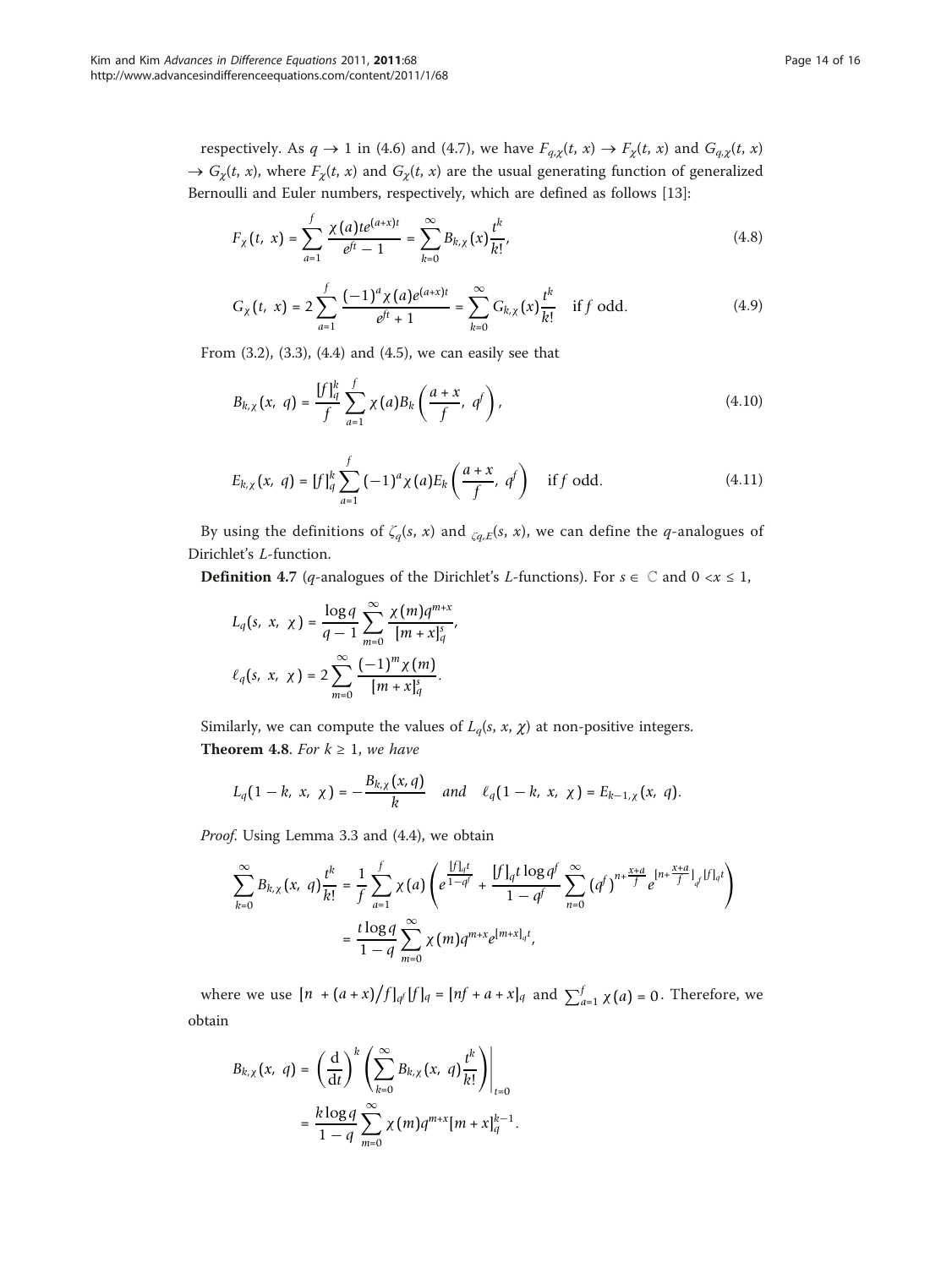<span id="page-14-0"></span>Hence for  $k > 1$ 

$$
-\frac{B_{k,\chi}(x,q)}{k} = \frac{\log q}{q-1} \sum_{m=0}^{\infty} \chi(m) q^{m+x} [m+x]_q^{k-1}
$$
  
=  $L_q(1-k, x, \chi)$ .

Similarly the second identity follows. This completes the proof. □

#### Acknowledgements

This study was supported by the National Research Foundation of Korea (NRF) grant funded by the Korea government (MEST) (2011-0001184).

#### Author details

<sup>1</sup>National Institute for Mathematical Sciences, Doryong-dong, Yuseong-gu Daejeon 305-340, South Korea<sup>2</sup>Department of Mathematics, KAIST, 373-1 Guseong-dong, Yuseong-gu, Daejeon 305-701, South Korea

#### Authors' contributions

The authors have equal contributions to each part of this paper. All the authors read and approved the final manuscript.

#### Competing interests

The authors declare that they have no competing interests.

### Received: 2 September 2011 Accepted: 23 December 2011 Published: 23 December 2011

#### References

- 1. Carlitz, L: q-Bernoulli numbers and polynomials. Duke Math J. 15, 987–1000 (1948). doi:10.1215/S0012-7094-48-01588-9
- 2. Carlitz, L: q-Bernoulli and Eulerian numbers. Trans Am Math Soc. 76, 332–350 (1954)
- 3. Kamano, K: p-adic q-Bernoulli numbers and their denominators. Int J Number Theory. 4(6), 911–925 (2008). doi:10.1142/ S179304210800181X
- 4. Kim, M-S, Kim, T, Ryoo, C-S: On Carlitz's type  $q$ -Euler numbers associated with the fermionic p-adic integral on  $Z_p$ . J Inequal Appl 2010, 13 (2010). Article ID 358986
- 5. Kim, T: On a q-analogue of the p-adic log gamma functions and related integrals. J Number Theory. 76, 320-329 (1999). doi:10.1006/jnth.1999.2373
- 6. Kim, T: Note on the Euler q-zeta functions. J Number Theory. 129(7), 1798–1804 (2009). doi:10.1016/j.jnt.2008.10.007
- 7. Luo, Q-M: Some results for the q-Bernoulli and q-Euler polynomials. J Math Anal Appl. 363(1), 7–18 (2010). doi:10.1016/j. jmaa.2009.07.042
- 8. Rim, S-H, Bayad, A, Moon, E-J, Jin, J-H, Lee, S-J; A new costruction on the *a*-Bernoulli polynomials. Adv Diff Equ. 2011, 34 (2011). doi:10.1186/1687-1847-2011-34
- Satoh, J: q-analoque of Riemann's ζ-function and q-Euler numbers. J Number Theory. 31, 346–62 (1989). doi:10.1016/ 0022-314X(89)90078-4
- 10. Tsumura, H: A note on  $q$ -analogue of the Dirichlet series and  $q$ -Bernoulli numbers. J Number Theory. 39, 251–256 (1991). doi:10.1016/0022-314X(91)90048-G
- 11. Choi, J, Anderson, PJ, Srivastava, HM: Carlitz's q-Bernoulli and q-Euler numbers and polynomials and a class of generalized q-Hurwitz zeta functions. Appl Math Comput. 215(3), 1185–1208 (2009). doi:10.1016/j.amc.2009.06.060
- 12. Kim, T: On the analogs of Euler numbers and polynomials associated with p-adic q-integral on  $Z_p$  at  $q = -1$ . J Math Anal Appl. 331(2), 779–792 (2007). doi:10.1016/j.jmaa.2006.09.027
- 13. Simsek, Y: q-analogue of twisted l-series and q-twisted Euler numbers. J Number Theory. 110, 267–278 (2005). doi:10.1016/j.jnt.2004.07.003
- 14. Simsek, Y: Twisted (h, q)-Bernoulli numbers and polynomials related to twisted (h, q)-zeta function and L-function. J Math Anal Appl. 324, 790–804 (2006). doi:10.1016/j.jmaa.2005.12.057
- 15. Robert, AM: A course in p-adic analysis, Graduate Texts in Mathematics. Springer-Verlag, New York198 (2000)
- 16. Washington, LC: Introduction to Cyclotomic Fields. Springer-Verlag, New York, 2 (1997)
- 17. Kim, M-S: On Euler numbers, polynomials and related p-adic integrals. J Number Theory. 129, 2166–2179 (2009). doi:10.1016/j.jnt.2008.11.004
- 18. Liu, G: On congruences of Euler numbers modulo powers of two. J Number Theory. 128(12), 3063–3071 (2008). doi:10.1016/j.jnt.2008.04.003
- 19. Sun, Z-W: On Euler numbers modulo powers of two. J Number Theory. 115, 371–380 (2005). doi:10.1016/j. int.2005.01.001
- 20. Nörlund, NE: Vorlesungen über Differenzenrechnung. Berlin, Verlag Von Julius Springer (1924)
- 21. Raabe, JL: Zurückführung einiger Summen und bestmmtiem Integrale auf die Jacob-Bernoullische Function. J Reine Angew Math. 42, 348–367 (1851)
- 22. Kim, T: On explicit formulas of p-adic q-L-functions. Kyushu J Math. 48(1), 73-86 (1994). doi:10.2206/kyushujm.48.73
- 23. Srivastava, HM, Choi, J: Series Associated with the Zeta and Related Functions. Kluwer Academic Publishers, Dordrecht (2001)
- 24. Howard, FT: Applications of a recurrence for the Bernoulli numbers. J Number Theory. 52, 157–172 (1995). doi:10.1006/ jnth.1995.1062